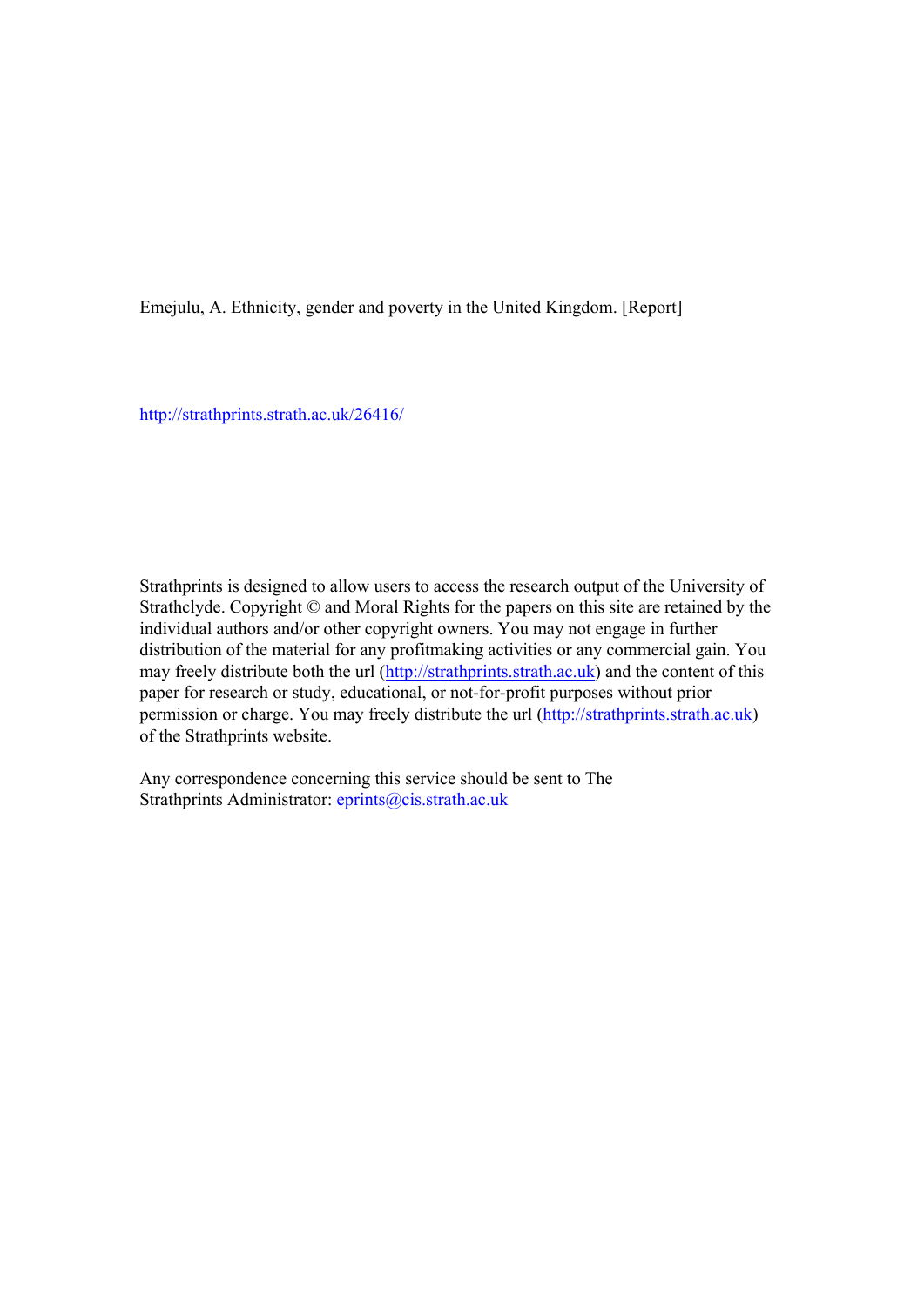# **1** Poverty Alliance Briefing 1 Briefing Poverty Alliance

# **Ethnicity, Gender and Poverty in the United Kingdom**



Despite the publication of the *Single Equality Bill*, the implications of the complex intersections between gender and ethnicity in determining the economic well-being of minority ethnic groups in the United Kingdom is still an underappreciated area for policy makers. Understanding these intersections is vital if responses to poverty and inequality are to have a real impact.

Through the analysis of primary data from 2001 Census, the 2004 Annual Population Survey and the 1994/95 to 2006/07 Households Below Average Income Surveys, this briefing, written by Akwugo Emejulu, explores how the intersection of gender and ethnicity impact on the economic well-being of minority ethnic households in terms of household size and composition, participation in the labour market and levels of income. The paper concludes by exploring some of the current policy implications arising from this complex interaction. It should be noted that the analysis is at the UK level as adequate data does not exist at the Scottish level.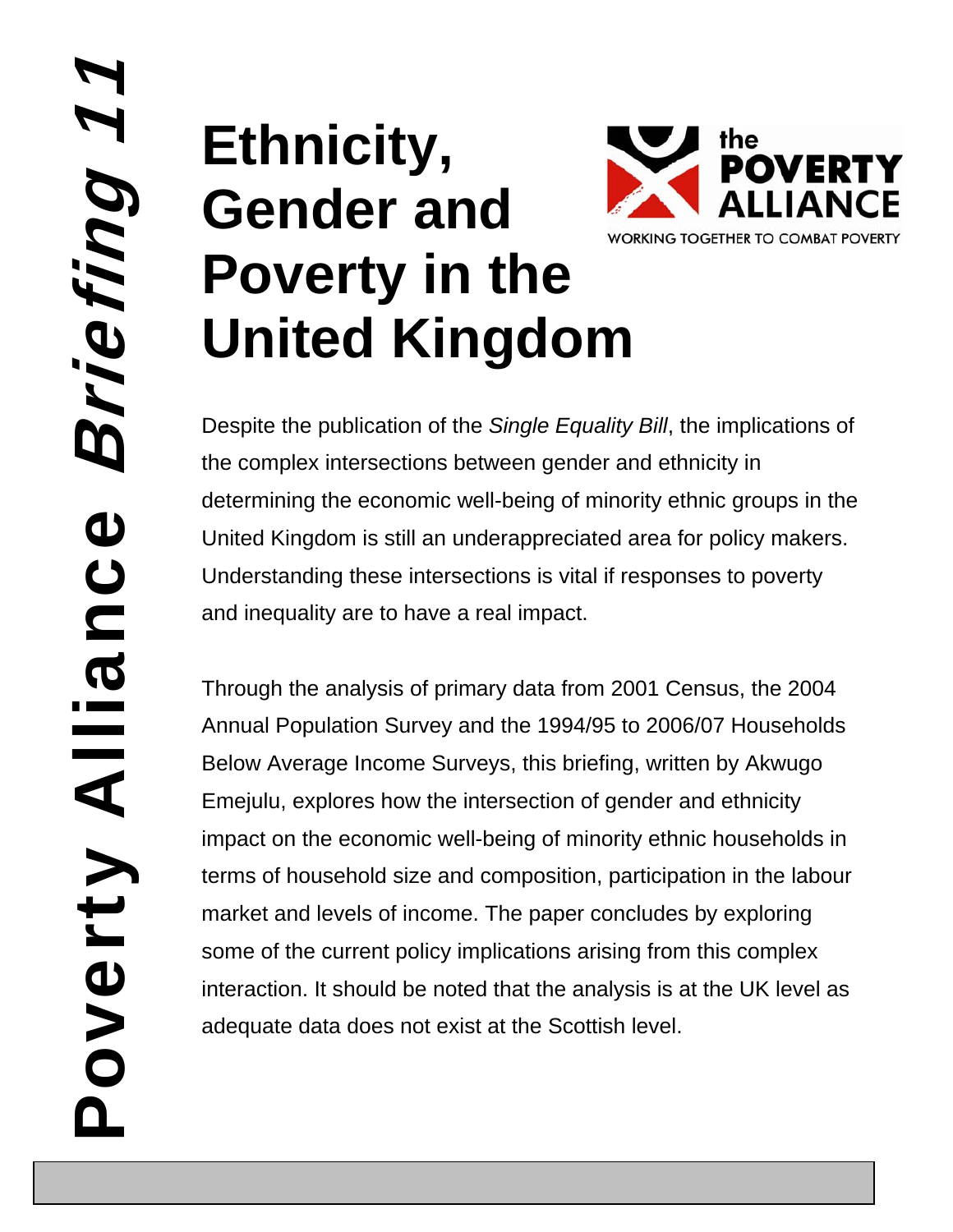|                          | <b>Total</b><br><b>Population</b> | Total<br>population | <b>Minority Ethnic</b><br><b>Population</b> |
|--------------------------|-----------------------------------|---------------------|---------------------------------------------|
|                          | (Numbers)                         | (Percentages)       | (Percentages)                               |
| White                    | 54.153.898                        | 92.1                | n/a                                         |
| Mixed                    | 677,117                           | 1.2                 | 14.6                                        |
| Indian                   | 1,053,411                         | 1.8                 | 22.7                                        |
| Pakistani                | 747,285                           | 1.3                 | 16.1                                        |
| Bangladeshi              | 283,063                           | 0.5                 | 6.1                                         |
| <b>Black Caribbean</b>   | 565,876                           |                     | 12.2                                        |
| <b>Black African</b>     | 485,277                           | 0.8                 | 10.5                                        |
| <b>Black Other</b>       | 97,585                            | 0.2                 | 2.1                                         |
| Chinese                  | 247,403                           | 0.4                 | 5.3                                         |
| All minority ethnic pop. | 4,635,296                         | 7.9                 | 100                                         |
| All population           | 58.789.194                        | 100                 | n/a                                         |

**Table 1.1 Total Population by Ethnic Group** 

**Source: Census, April 2001, Office for National Statistics;** 

# **Minority Ethnic Family Structure, Household Size and Composition**

According to the most recent figures, the UK population remains overwhelmingly white; the 2001 Census indicates that 92% of the total population identified themselves as white, whilst minority ethnic groups comprise 7.9% of the population (ONS 2001). Contained within this relatively small minority ethnic population are considerable variations in family structures, household formations and household sizes. Household size and composition are important indicators of economic and social well-being in terms of care responsibilities and the demands on household income (for a detailed discussion of this, see Iacovou and Berthoud 2006 and Platt 2007).

As Table 1.2 indicates, on average, Bangladeshi and Pakistani groups tend to have the largest household sizes in comparison to other ethnic groups. The differences in the size of households are due to several factors. Firstly, Pakistani and Bangladeshi groups typically have

| Table 1.2 Household size: by ethnic group of |  |
|----------------------------------------------|--|
| head of household                            |  |

|                                                 | Average<br>household size<br>(number of |
|-------------------------------------------------|-----------------------------------------|
| Ethnicity                                       | people)                                 |
| White                                           | 2.3                                     |
| Mixed                                           | 2.4                                     |
| Indian                                          | 3.3                                     |
| Pakistani                                       | 4.2                                     |
| Bangladeshi                                     | 4.7                                     |
| Other Asian                                     | 3.1                                     |
| Black Caribbean                                 | 2.3                                     |
| Black African                                   | 2.9                                     |
| Other Black                                     | 2.3                                     |
| Chinese                                         | 2.9                                     |
| Other                                           | 2.6                                     |
| All ethnic groups<br>$\ldots$ Fassac Count<br>. | 2.4<br>$0.0000$ $0.0000$<br>n.c.<br>٠.  |

**Source: Labour Force Survey, Spring 2002, Office for National Statistics**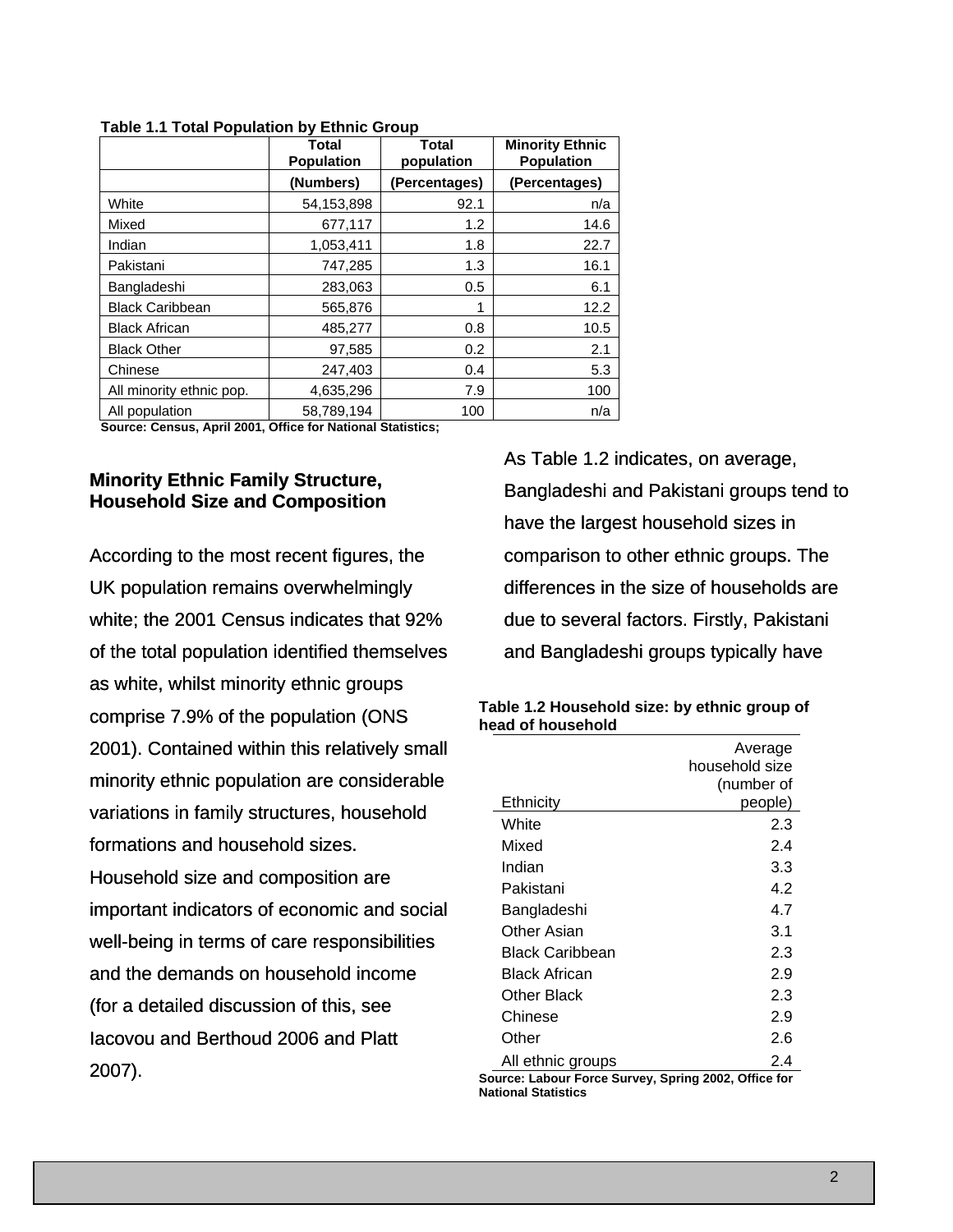more children than other ethnic groups; it is worth noting that the relatively large number of children in these households is counter to the trend of most other ethnic groups of having fewer children later in life (Modood et al 1997, Iacovou and Berthoud 2006 and Platt 2007).

Furthermore, the custom of 'dual households' that some Bangladeshi and Pakistani groups employ in terms of looking after elderly relatives and living in extended family structures also impacts on household size. Finally, Pakistani and Bangladeshi households are more likely to contain two parents whereas the trend for other ethnic groups is moving towards lone parent families (Modood et al 1997, Dale 2002, Platt 2007).

In Table 1.3 and in contrast to the distinct Pakistani and Bangladeshi experience of larger dual households, Black Caribbean and Black African households are disproportionately headed by lone parents compared to other ethnic groups, ranging from more than one-third of Black African families to almost one-half of Black Caribbean families. The majority of these lone parent households are headed by women and as a result, these households

tend to have a higher risk of poverty (Dale et al 2006, Platt 2007). It is not clear why Black African and Black Caribbean households have a higher tendency to be headed by single women. One explanation could be the different cultural and religious expectations of these groups means that raising children outside marriage or separating when a relationship breaks down is not a cultural taboo. Regardless of this, these differences matter especially as we shall see later in this briefing, in terms of cultural expectations in relation to balancing motherhood and paid employment.

### **Table 1.3 Lone Parent Households by Ethnic Group**

All households with dependent children

|                        | Percentages |
|------------------------|-------------|
|                        | Lone parent |
|                        | households  |
| <b>White British</b>   | 22.12       |
| Mixed                  | 38.89       |
| Indian                 | 9.58        |
| Pakistani              | 12.98       |
| Bangladeshi            | 11.62       |
| <b>Black Caribbean</b> | 47.81       |
| <b>Black African</b>   | 36.01       |
| Chinese                | 15.09       |

**Source: Census, April 2001, Office for National Statistics; Census, April 2001, General Register Office for Scotland** 

At this point it is important to note the unexpected outcomes that household size and composition play in terms of economic well-being for minority ethnic groups.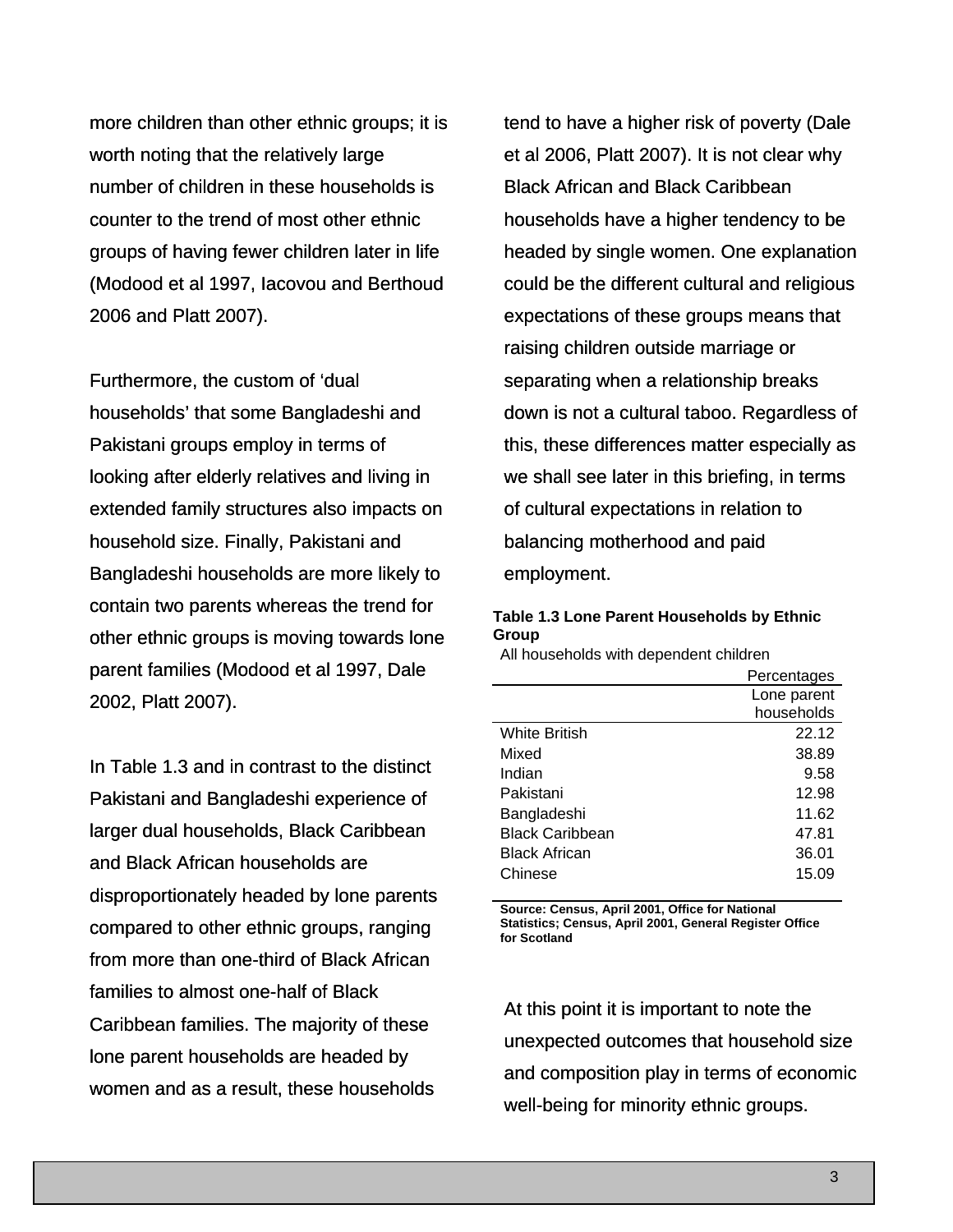Pakistani and Bangladeshi households are in a very insecure economic position and are more likely to face long-term deprivation. The size of Pakistani and Bangladeshi households appears to have a negative impact on the economic wellbeing for these groups in terms of incomelevels (for a more detailed discussion of this, see Bradshaw et al 2006). Larger households have a higher risk of poverty because of 'lower earning probabilities of parents…lower wages as well as extra demands on family income created by larger numbers of children' (Platt 2007, p.86-7). Although Black Caribbean and Black African households are more likely to be female-headed lone parent households subsisting on low incomes, these singleheaded households appear to be in a stronger economic position than the twoparent households of Pakistani and Bangladeshi groups.

Pakistani and Bangladeshi couples should be better off than Black single mothers but because Pakistani and Bangladeshi women are less likely to be in paid employment and care for more dependent children compared to Black Caribbean and Black African women, this places more financial pressures on the family income

(for an extended discussion of this see Warren and Britton 2003 and Emejulu 2008).

### **Employment, Income and Poverty**

With the composition and size of households influencing the economic wellbeing of minority ethnic groups, it is important to explore the diversity of experience in the labour market. It is clear that some groups are slowly but successfully chipping away at the glass ceiling and gaining access to managerial

| Table 1.4 Unemployment Rates by Ethnic Group and |  |
|--------------------------------------------------|--|
| Gender                                           |  |
| <b>Great Britain (%)</b>                         |  |

|                        | Male | Female | All  |
|------------------------|------|--------|------|
| <b>White British</b>   | 4.5  | 3.7    | 4.2  |
| White Irish            | 4.9  | 3.5    | 4.2  |
| Other White            | 6.1  | 6.1    | 6.1  |
| Mixed                  | 12.6 | 11.6   | 12.1 |
| Indian                 | 6.5  | 7.7    | 7.0  |
| Pakistani              | 11.0 | 19.7   | 13.6 |
| Bangladeshi            | 12.9 | 12.6   | 12.9 |
| Other Asian            | 11.3 | 7.0    | 9.4  |
| <b>Black Caribbean</b> | 14.5 | 9.1    | 11.7 |
| <b>Black African</b>   | 13.1 | 12.3   | 12.8 |
| Chinese                | 9.7  | 7.1    | 8.5  |
| All ethnic groups      | 5.1  | 4.3    | 4.7  |

*Shaded figures indicate the estimates are unreliable and any analysis using these figures may be invalid. Source: Annual Population Survey, January – December 2004, Office for National Statistics* 

positions while other groups continue to be underemployed or excluded from the labour market. As we can see in Table 1.4 and Table 1.5, Indian and Chinese men tend to fare the best in the labour market with relatively low unemployment rates and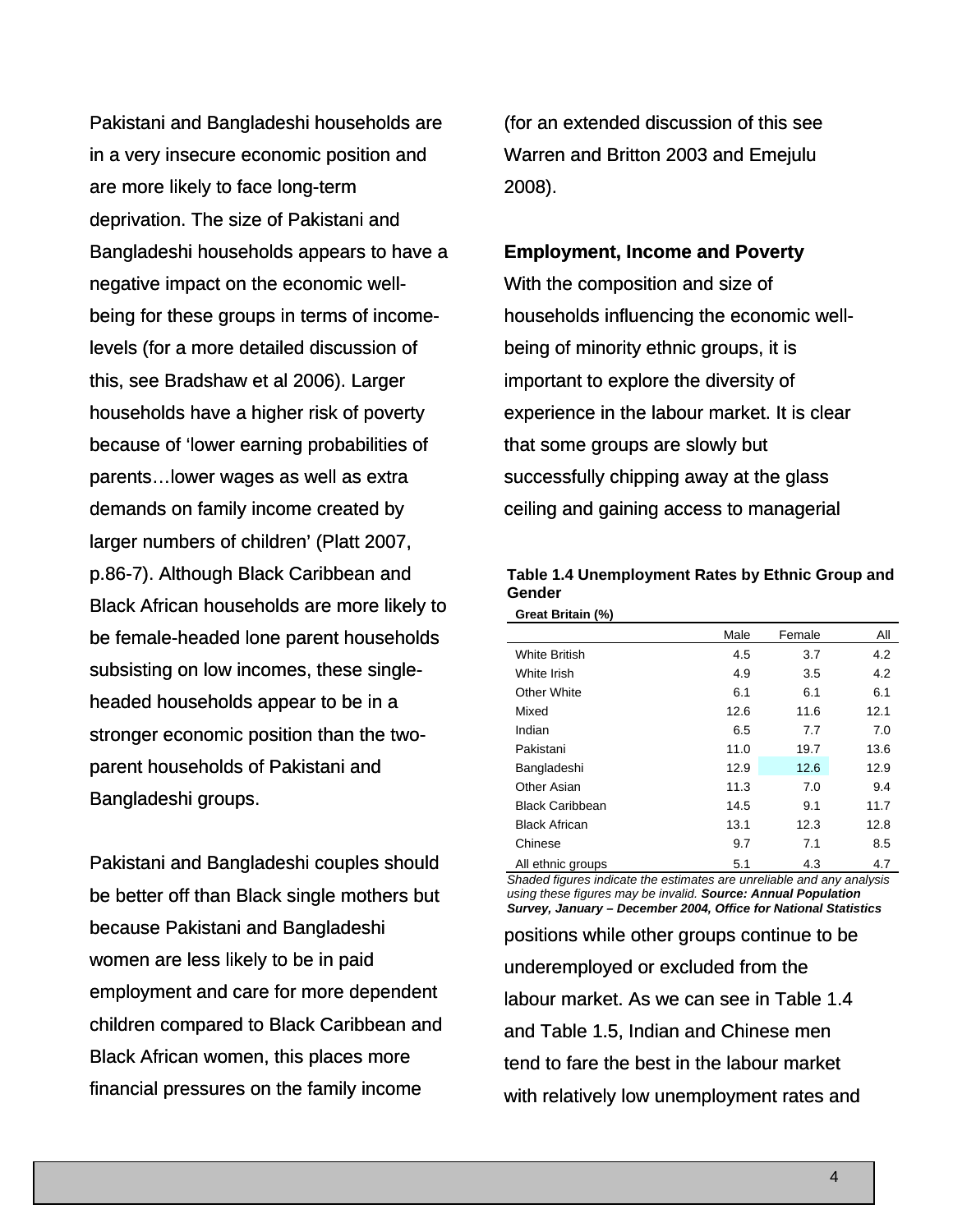an even distribution throughout different occupations. Even though Indian and Chinese men have higher unemployment rates compared to white men they are well represented in professional occupations. One-fifth of Chinese and Indian men are in senior management positions in the labour It is still unclear why Indian and Chinese men perform relatively well in the labour market compared to other groups but one explanation is that Indian and Chinese men tend to have higher qualifications and these educational achievements may give them an extra advantage when competing

|                      |            |              |                | Process,   |             |
|----------------------|------------|--------------|----------------|------------|-------------|
|                      | Managers   |              | Administrative | plant and  |             |
|                      | and senior | Professional | and            | machine    | Elementary  |
|                      | officials  | occupations  | secretarial    | operatives | occupations |
| <b>Males</b>         |            |              |                |            |             |
| <b>White British</b> | 18.6       | 13.0         | 4.8            | 12.3       | 11.6        |
| Indian               | 20.5       | 20.6         | 7.6            | 10.6       | 10.1        |
| Pakistani            | 14.1       | 11.7         | 6.7            | 27.1       | 13.3        |
| Bangladeshi          | 17.1       | 7.1          | 4.0            | 9.7        | 21.9        |
| <b>Black</b>         |            |              |                |            |             |
| Caribbean            | 11.9       | 8.7          | 4.5            | 11.7       | 15.8        |
| <b>Black African</b> | 7.5        | 18.8         | 7.1            | 10.2       | 26.0        |
| Chinese              | 20.9       | 24.8         | 5.1            | 5.3        | 12.1        |
| <b>Females</b>       |            |              |                |            |             |
| White British        | 10.8       | 10.7         | 22.4           | 2.3        | 11.3        |
| Indian               | 10.1       | 14.3         | 21.6           | 4.9        | 10.9        |
| Pakistani            | 6.4        | 14.9         | 15.0           | 4.1        | 9.4         |
| Bangladeshi          | 6.6        | 9.2          | 18.6           | 2.1        | 8.1         |
| <b>Black</b>         |            |              |                |            |             |
| Caribbean            | 8.4        | 10.2         | 22.3           | 2.0        | 10.4        |
| <b>Black African</b> | 6.5        | 8.5          | 15.5           | 2.4        | 15.0        |
| Chinese              | 12.5       | 16.7         | 14.6           | 1.3        | 16.1        |

Table 1.5 Occupation by Ethnic Group and Gender

*Source: Annual Population Survey, January 2004 — December 2004, Office for National Statistics*

market and they slightly outperform white men in this regard. Interestingly, Indian and Chinese men are less likely to be represented in low-skilled and low-paid occupations and this is a very different experience compared to other minority ethnic groups.

in the labour market (Connor et al 2004). What remains unclear, however, is why other groups with good qualifications, namely African men, still perform so poorly in the job market.

The labour market experience of Pakistani, Bangladeshi, Black Caribbean and Black African men is a cause of considerable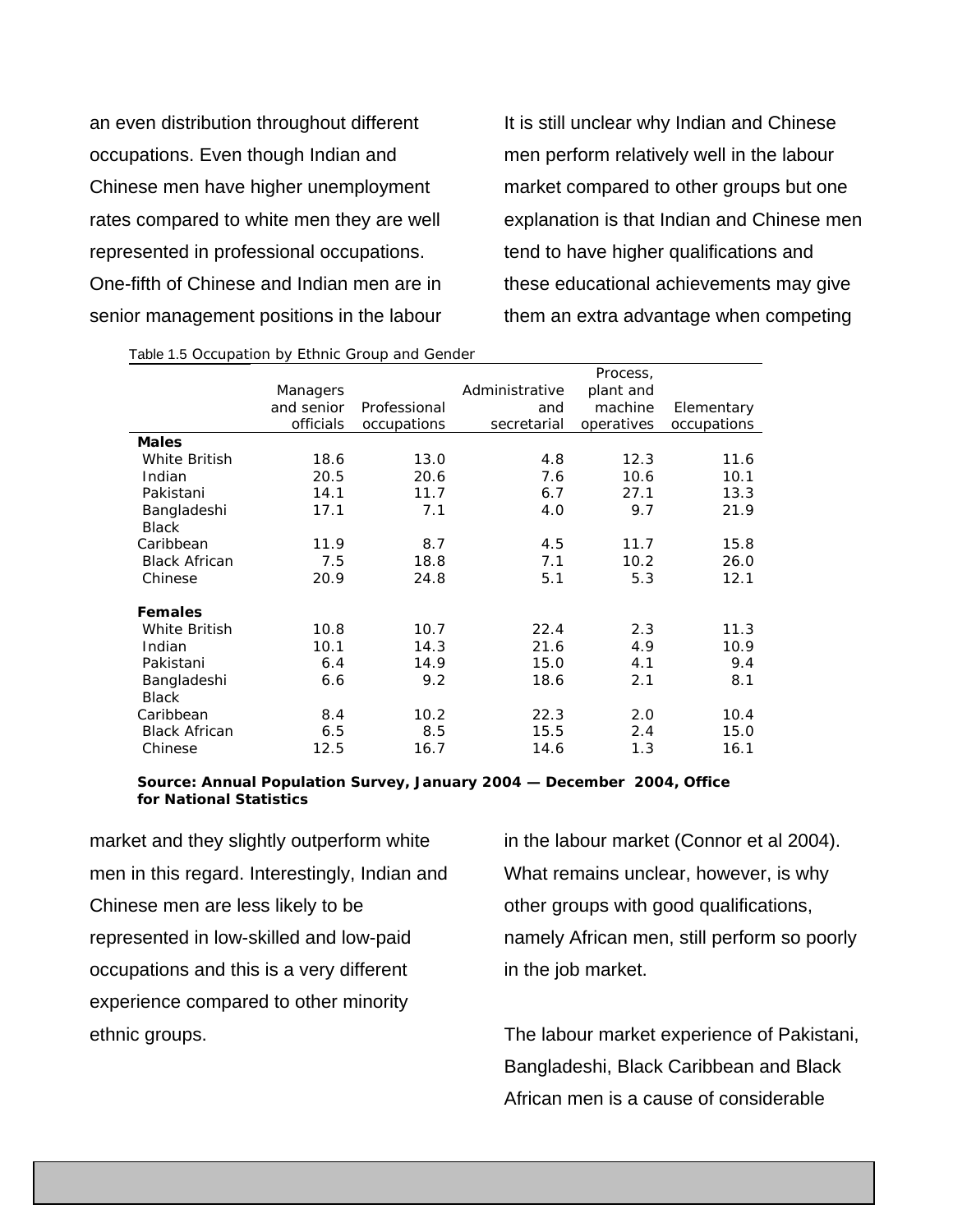concern. In Tables 1.4 and 1.5 we can see that these groups have unemployment rates that are three times higher than whites and they are more heavily concentrated in lower paid, lower status occupations – and it is important to note that these figures are prior to the current recession. Whether these minority ethnic men leave school with no qualifications or if they are highly qualified workers they are more likely to be employed in lower skilled jobs or to be excluded from the labour market completely. The explanation for this so-called 'ethnic penalty' is straightforward: on-going discrimination. There can be no escaping the fact that endemic racism is the cause of the systemic disadvantage of these groups of men in the labour market. The persistence of both direct discrimination, in terms of the recruitment and selection of job candidates, and indirect discrimination, in terms of stereotypical judgements about a candidate's ability to fit into the work environment, results in these unequal outcomes in the workforce (Cabinet Office 2003, Kenway and Palmer 2007, Platt 2007, Emejulu 2008).

Turning to women's experiences, gender and ethnicity intersect differently. Some

minority ethnic women have lower rates of unemployment compared to their male counterparts, such as Chinese and Black Caribbean women, so it seems that some women may be better able to negotiate the ethnic penalty when competing for jobs. The cause of low economic activity and high unemployment among Pakistani and Bangladeshi women appears to be the result of these groups leaving the labour market to become the primary carer at home (Bhopol 1998, Dale et al 2006, Platt 2007, Emejulu 2008). 'Marriage on its own was much more likely to reduce economic activity for Pakistani and Bangladeshi women…Pakistani and Bangladeshi women [are the] least likely to combine motherhood with paid work' (Platt 2007, p.88).

Despite the differing traditions about the role of work in women's lives and the interaction between work and motherhood that affects women's participation in the labour market, what all minority ethnic women have in common is the 'glass ceiling'—systematic labour market segregation and discrimination—which prevents them from accessing higher paid and higher status occupations. As Table 1.5 demonstrates, all women, regardless of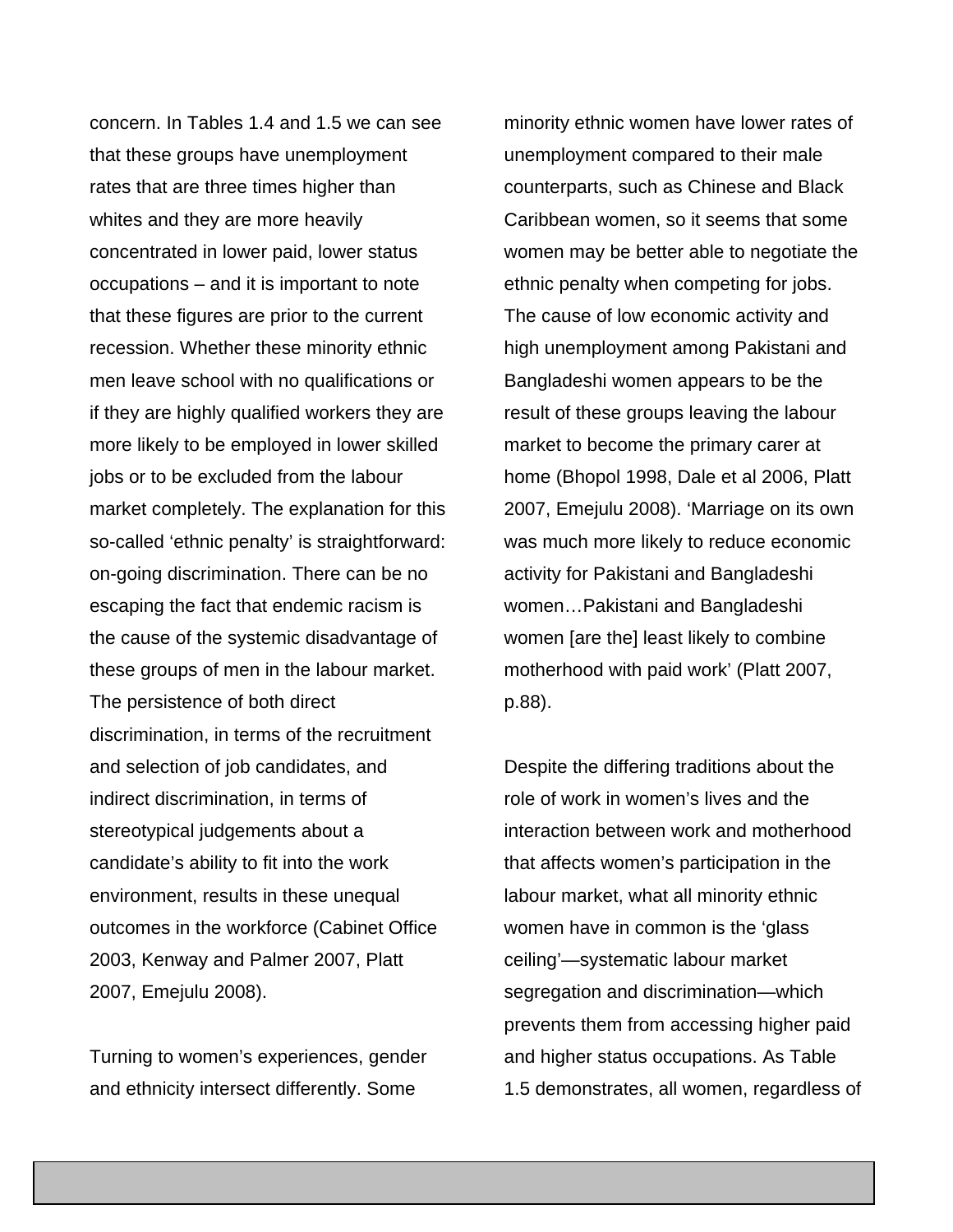ethnic background, are still unevenly distributed throughout occupations and they still seem to be in a pink collar ghetto—concentrated in semi-professional roles and under-represented in senior management positions.

Almost one-fifth of minority ethnic women work in some kind of administrative or secretarial role in the workplace and their participation drops significantly when moving up the occupational scale or examining 'non-traditional' roles for women as in the manufacturing sector. Similar to their male counterparts, only Chinese and Indian women are on par with white women in accessing senior positions. It is also worth noting that only African men fare equally as poorly as the rest of minority ethnic women in being disproportionately concentrated in low paid low status work.

Focusing on the experience of working age adults, the largest section of the minority ethnic population, we can explore how the intersection between ethnicity, gender and income creates significant economic inequalities for minority ethnic households. Despite different impacts of the intersection of gender and ethnicity, all ethnic minority

groups are still more likely than whites to be living on low incomes (Berthoud 1998, DWP 2006a). Using the After Housing Costs (AHCs) data from the *Households Below Average Income (HBAI) from 1994/95-2006/07* survey, the most recent data available, the experience of working age minority ethnic groups demonstrates differing outcomes for minority ethnic groups in the context of economic inequality.<sup>1</sup>

As Figure 1 indicates, ethnic minority households are at a greater risk of living in poverty.<sup>2</sup> But some minority ethnic groups appear to be doing better than others.

Indian and Black Caribbean groups are the least likely to be living on low incomes. These groups' fairly positive economic outcomes are noteworthy as it seems to demonstrate the importance of understanding the impact of intersectionality. With relatively few lone parent households, a greater likelihood of having a qualification and better access to higher earning jobs for both men and women, the positive economic well-being of Indians is perhaps unsurprising.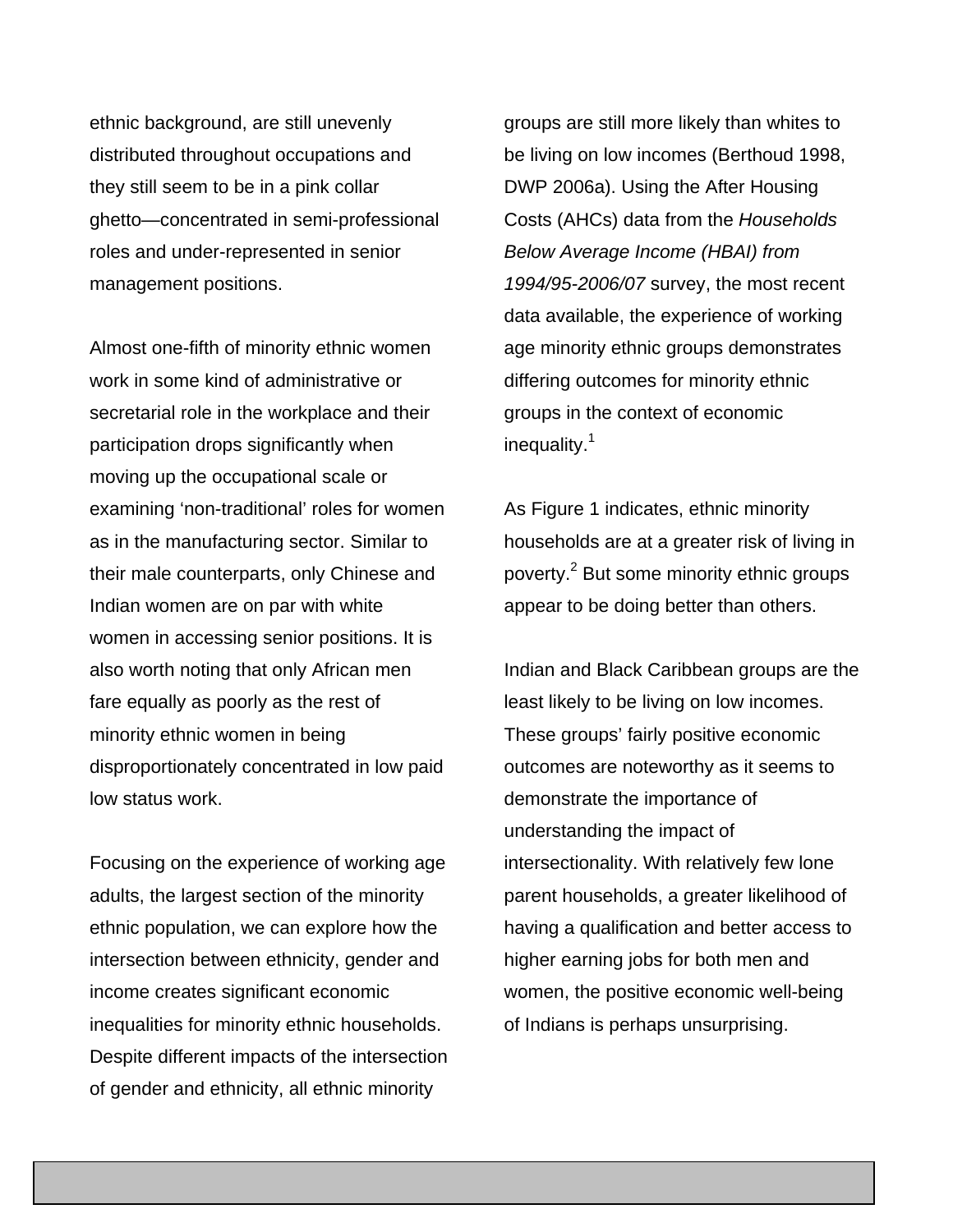

However, the Indian experience contrasts sharply with that of Black Caribbeans, since these households are more likely to be living in female lone parent households. However, what makes Black Caribbean households noteworthy is that women have relatively high employment rates. Since low-waged or unemployed men are not typically present in these households, Black Caribbean women seem to be able to balance the double responsibility of care and work and thus maintain relatively lowlevels of poverty in comparison to the

majority of minority ethnic groups. Thus, what Indian and Black Caribbean households share, which may help to explain their relatively low-levels of poverty, is the presence of a significant proportion of working women. What seems to set Indian and Black Caribbean households apart is that women are more likely to combine paid employment and motherhood (Platt 2007).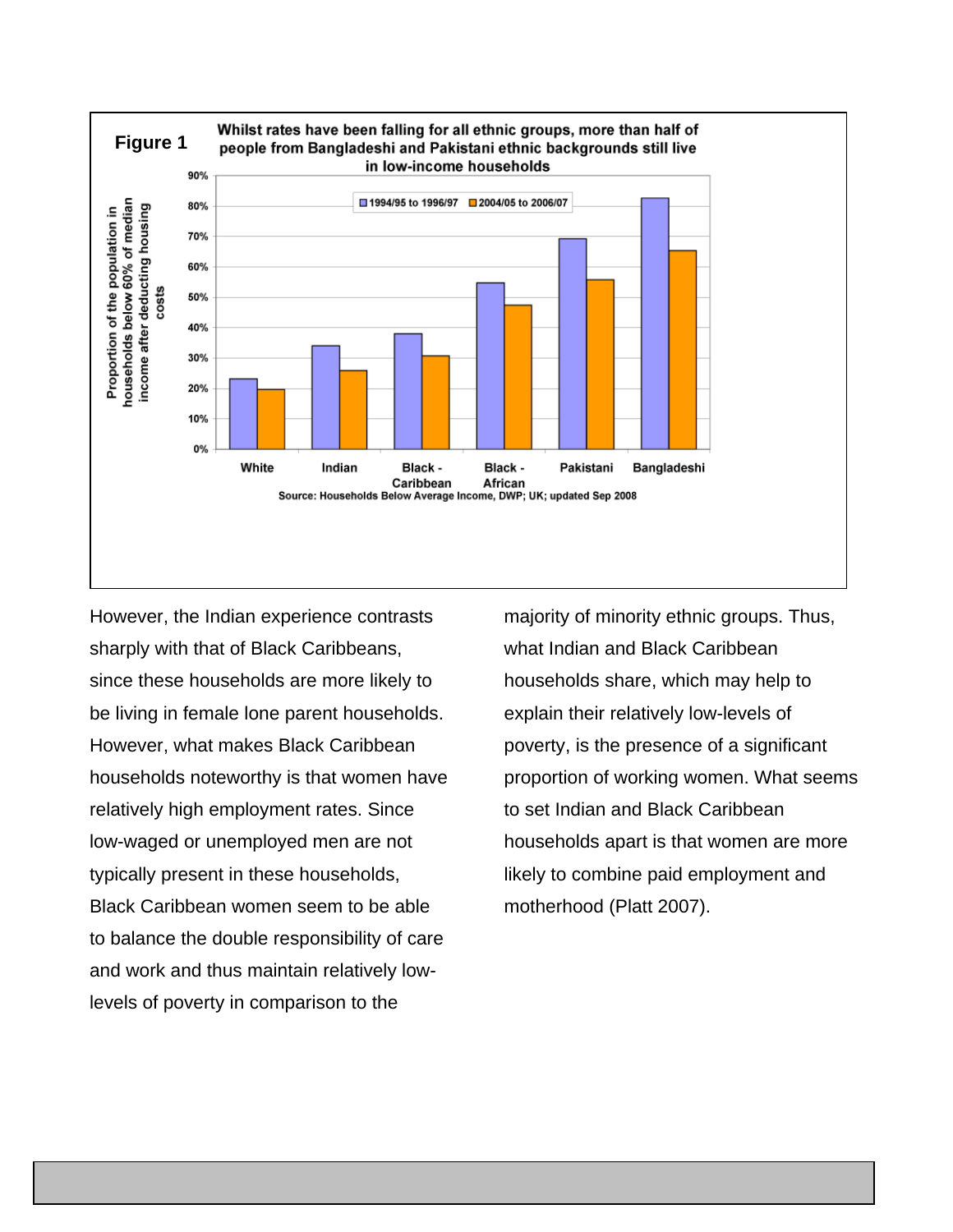



The groups, however, that are in the most vulnerable position based on household income are Black Africans, Pakistanis and Bangladeshis; these households are living on the lowest incomes. Black Africans, Pakistani and Bangladeshi groups are more likely to be living on the lowest incomes given their larger household sizes, their over-concentration in the lowest occupational sectors and high levels of male unemployment. Crucially, as discussed earlier in the briefing, because Pakistani and Bangladeshi women are the least likely to combine marriage, motherhood and paid employment, this means that these households are overreliant on an unstable combination of lowincome male earnings and state benefits. Although not as stark, Black African women are in a similar position to Pakistani and Bangladeshi women of not combining motherhood and work. These factors add up to entrenched poverty among Black African, Pakistani and Bangladeshi groups which places them in a precarious economic situation and makes these groups extremely vulnerable to downturns in the economy and reforms to the state benefit system.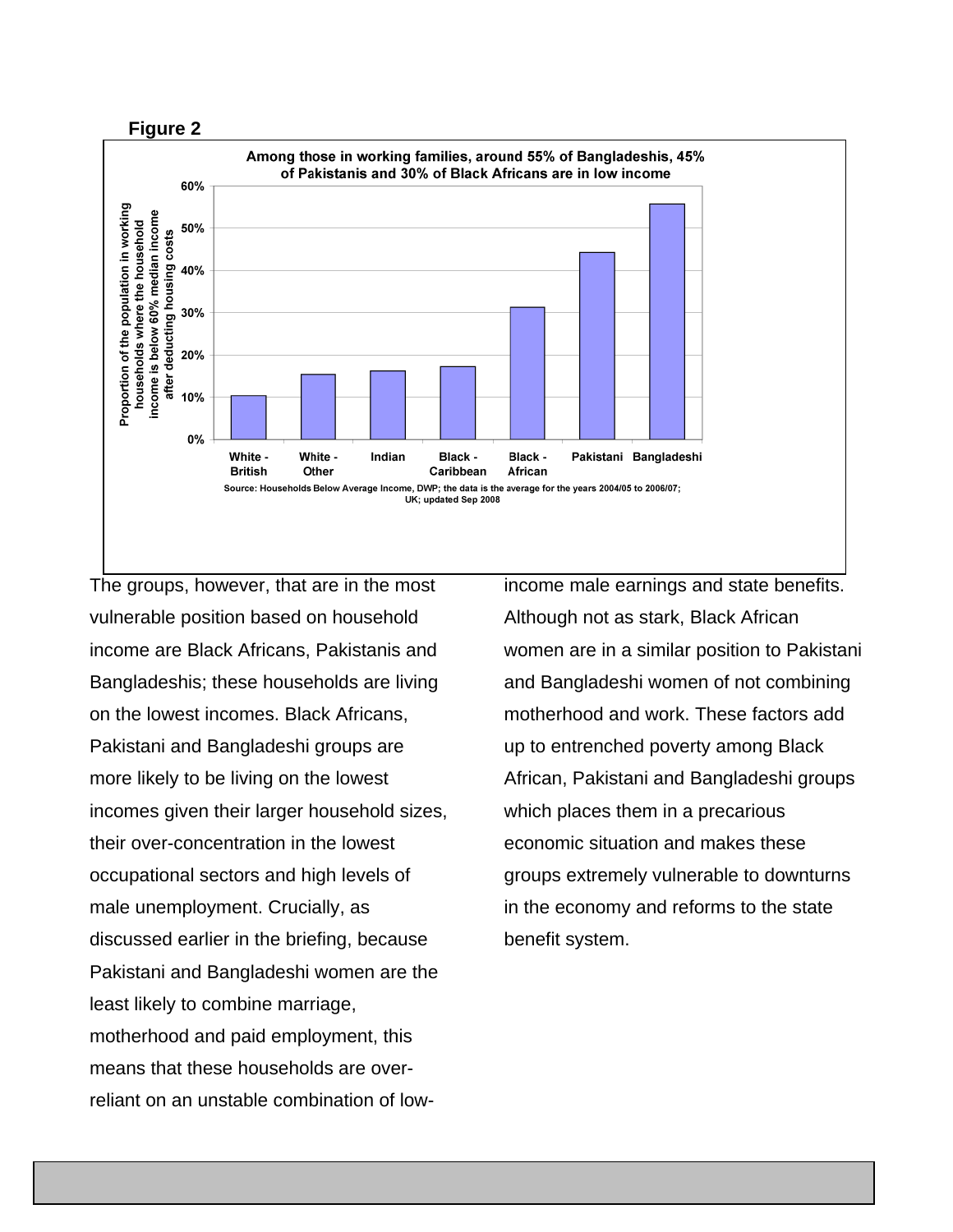## **Conclusions**

Finding policy solutions to deep-rooted poverty among minority ethnic groups is made more difficult by the current policy trend of employment-led routes out of poverty, as seen in current proposed changes to the benefits system (DWP 2008). However, measures that might have the most impact on supporting adequate incomes and tackling labour market discrimination are neither straight-forward nor popular in the current thinking on antipoverty policies.

Ongoing gender and racial discrimination in the recruitment and retention of women and minority ethnic workers is a significant barrier to the economic well-being of theses groups. However, with over 25 years of research findings and reports discussing the persistence of labour market discrimination and occupational segregation, and despite equal opportunity and positive action measures, it remains to be seen how this embedded inequality will be systematically addressed (Modood et al 1997, Parekh 2000, Pilkington 2003, Cabinet Office 2003). Due to the lack of action to root out racism and sexism in the labour market women and minority ethnic

groups are left in a precarious and dubious position of negotiating institutionalised discrimination on an individual basis.

As long as the discourse on routes out of income poverty are centred on getting individuals back into work then the issues to do with accepting, recognising and supporting difference in household compositions will remain unaddressed. Certainly a key area for investigation is about creating space and support for different types of family formations and supporting those choices that different minority ethnic groups make regarding their household compositions. By not understanding and recognising difference, structural inequalities are re-enforced. For instance, in addition to negotiating the ethnic penalty in the labour market, minority ethnic groups are further penalised in their private lives for the different decisions they make. The active choice of some minority ethnic women to stay at home and look after children or elderly relatives should not reduce their chances for economic stability but the evidence suggests this is exactly what is happening. Being a single parent with dependent children should not prevent women from climbing the employment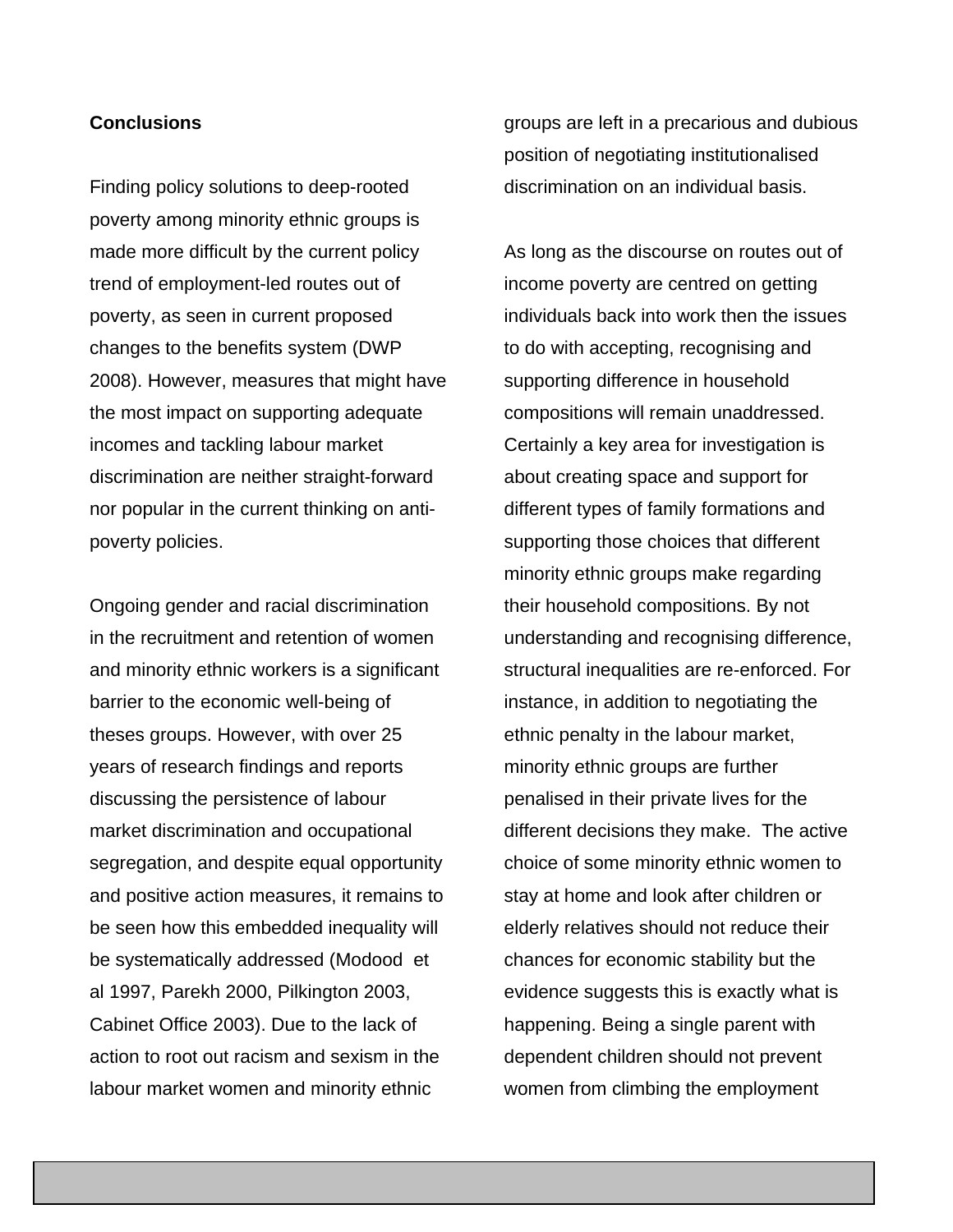ladder and accumulating wealth but the likelihood is that these types of households will disproportionately be living in poverty.

Policy solutions to date have emphasised conformity to a work-based model as an effective route out of poverty. Perhaps it is time to reconsider this approach and instead explore ways in which support can be given to households as they actually exist rather than how policy makers would

wish them to be in order to effectively support the economic well-being of minority ethnic groups.

*Akwugo Emejulu is a lecturer in Community Education at the University of Strathclyde and course director of the PgDip/ MSc in Equality and Discrimination. She can be contacted at [a.emejulu@strath,ac,uk](mailto:a.emejulu@strath,ac,uk)* 

### **Notes**

1. Due to small sample sizes, Chinese households will not be analysed in this section.

2. Figures 1 and 2 have been created by the New Policy Institute and are available through the website [www.poverty.org.uk](http://www.poverty.org.uk/)

### **References**

Berthoud, R. (1998) *The Incomes of Ethnic Minorities*. ISER Report 98-1. Colchester: University of Essex, Institute for Social and Economic Research.

Bhopal, K. (1998) 'How gender and ethnicity intersect: the significance of education, employment and marital status', *Sociological Research Online*, 3(3).

Bradshaw, J., Finch, N. Mayhew, E., Ritakallio, V-M. and Skinner, C. (2006) Child Poverty in Large Families. Bristol: Policy Press.

Cabinet Office Strategy Unit (2003) *Ethnic Minorities and the Labour Market*. London: HMSO.

Connor, H., Tyers, C. Modood, T., Hillage, J. (2004) *Why the Difference? A Closer Look at Higher Education Minority Ethnic Students and Graduates*. Nottingham: DfES Research Report RR552.

Dale, A. (2002) 'Social exclusion of Pakistani and Bangladeshi women' *Sociological Research Online*, 7(3).

Dale, A., Lindsay, J. and Dex, S. (2006) 'A Life-course perspective on ethnic differences in women's economic activity in Britain'. European Sociological Review, 22(4), pp.459-76.